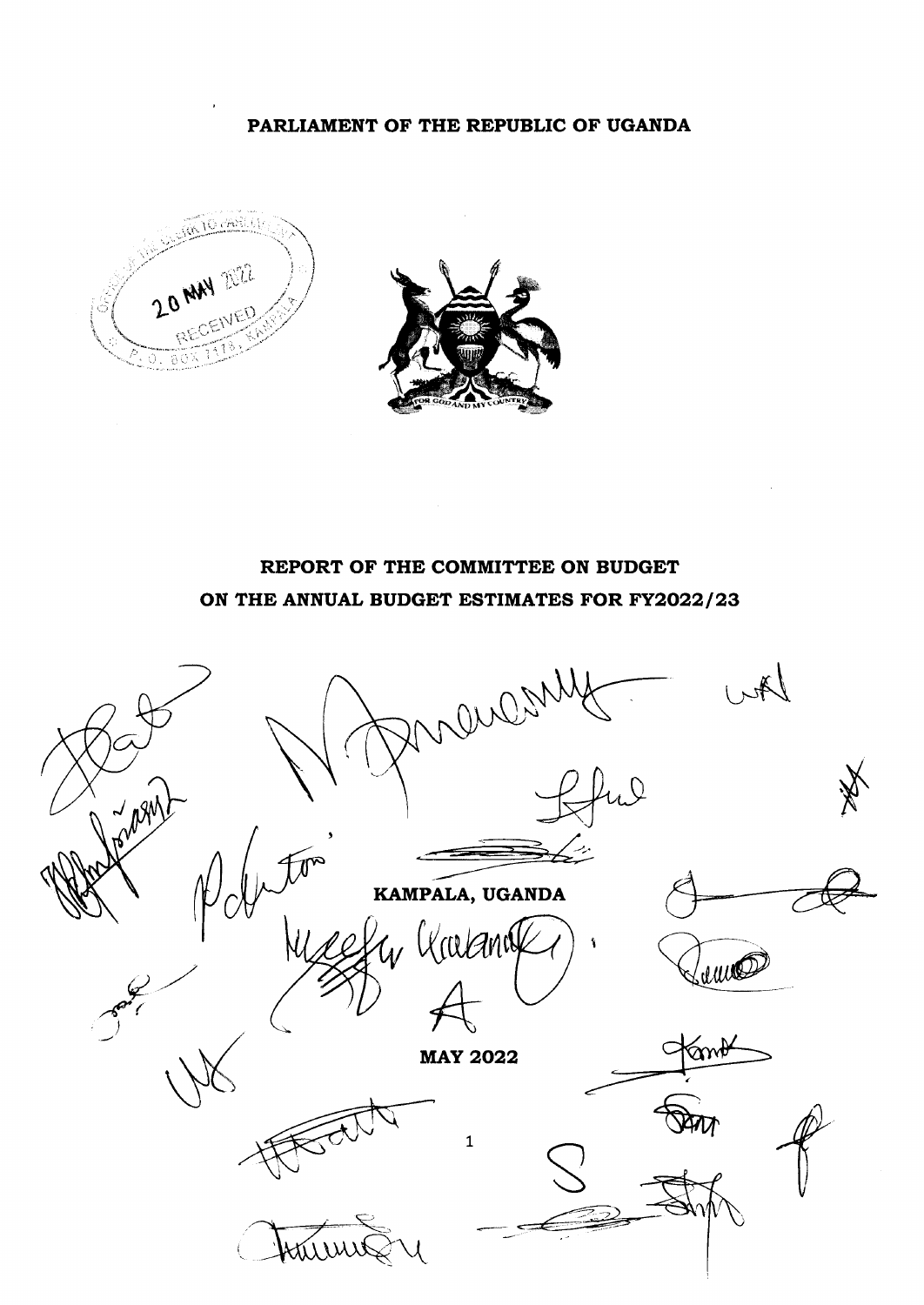# LIST OF ACRYNOMS

| <b>ADB</b>    | African Development Bank                                |
|---------------|---------------------------------------------------------|
| <b>ABPR</b>   | Annual Budget Performance Report                        |
| <b>AIA</b>    | Appropriation In Aid                                    |
| <b>CCS</b>    | Commitment Control System                               |
| CDO           | Community Development Officer                           |
| <b>CERF</b>   | Central Emergency Response Fund                         |
| <b>CFR</b>    | Charter of Fiscal responsibility                        |
| COVID-19      | Corona Virus Disease of 2019                            |
| <b>DRMS</b>   | Domestic Revenue Mobilization Strategy                  |
|               | European union's Civil protection and Humanitarian aid  |
| <b>ECHO</b>   | Organization                                            |
| <b>ENABEL</b> | The Belgian Development Agency                          |
| EOC           | Equal Opportunities Commission                          |
| <b>EPRC</b>   | Economic Policy research Centre                         |
| EU            | European Union                                          |
| <b>FDI</b>    | Foreign Direct Investment                               |
| FY            | <b>Financial Years</b>                                  |
| GDP           | <b>Gross Domestic Product</b>                           |
| GoU           | Government of Uganda                                    |
| <b>ICT</b>    | Information and Communication Technology                |
| <b>IDA</b>    | International Development Association of the World Bank |
| <b>IDB</b>    | Islamic Development Bank                                |
| <b>IFMS</b>   | Integrated Financial Management System                  |
| <b>IMF</b>    | <b>International Monitory Fund</b>                      |
| <b>JICA</b>   | Japan International Cooperation Agency                  |
| LGs           | <b>Local Governments</b>                                |
| <b>LTA</b>    | Lighter Than Air                                        |
| <b>MDA</b>    | Ministries Department and Agencies                      |
| <b>MDAs</b>   | Ministries, Departments and Agencies                    |
| <b>MFPED</b>  | Ministry of Finance, Planning and Economic Development  |
| <b>MPS</b>    | Ministerial Policy Statement                            |
| <b>MSMEs</b>  | Micro, Small and Medium Enterprises                     |
| <b>MTEF</b>   | Medium term Expenditure Framework                       |
| <b>MYCS</b>   | Multi Year Commitment Statement                         |
| <b>NBFP</b>   | National Budget Framework Paper                         |
| NDP III       | 3rd National Development Plan                           |
| <b>NPA</b>    | National Planning Authority                             |
| <b>NTR</b>    | Non Tax Revenu $\rlap{\ell\ell}$                        |
|               |                                                         |
|               |                                                         |
|               |                                                         |
|               |                                                         |
|               |                                                         |
|               |                                                         |
|               |                                                         |
|               |                                                         |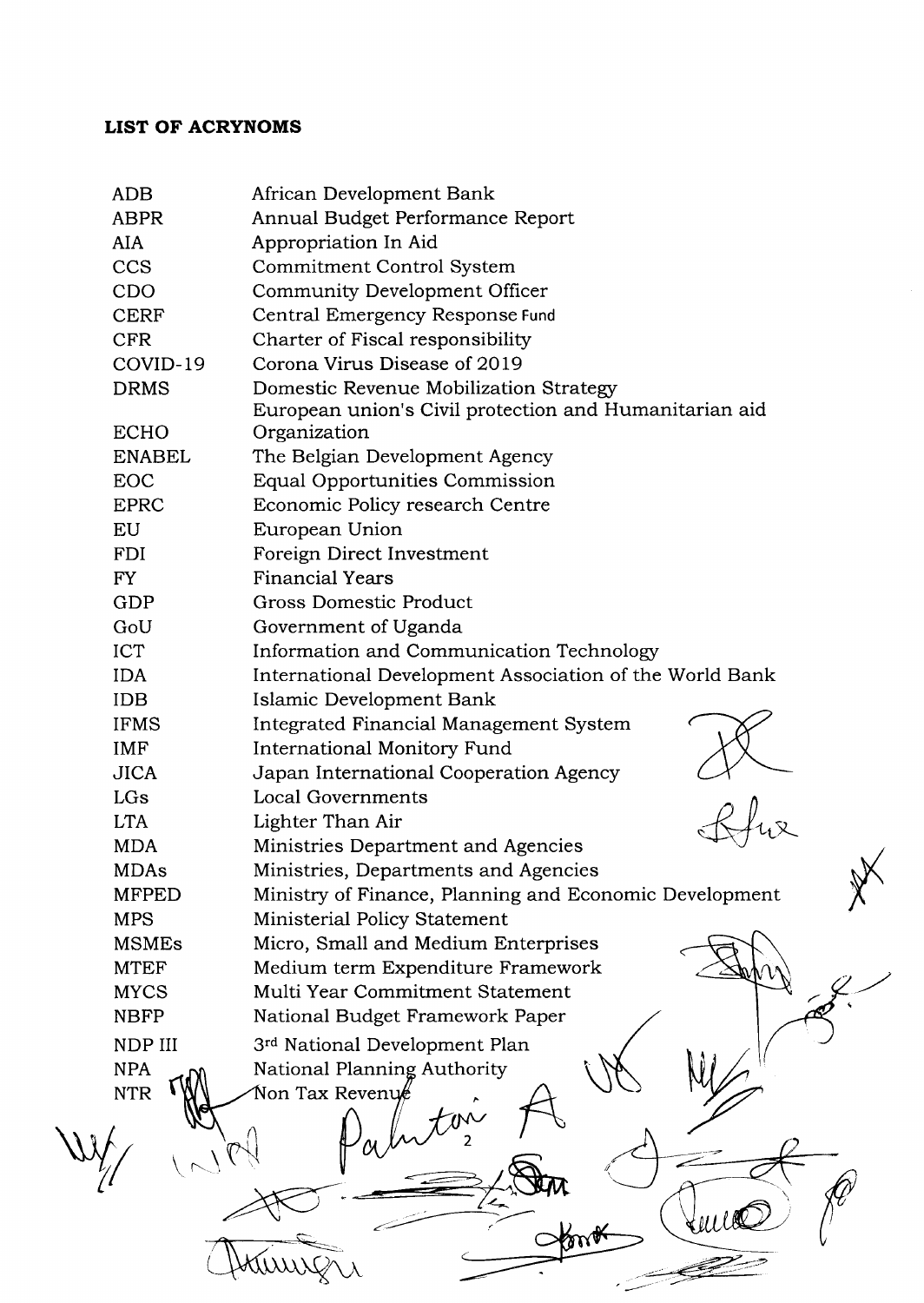| <b>NTR</b>   | Non Tax Revenue                             |
|--------------|---------------------------------------------|
| <b>OAG</b>   | Office of the Auditor General               |
| <b>OLOP</b>  | Office of the Leader of Opposition          |
| PBO          | Parliamentary Budget Office                 |
| <b>PBS</b>   | Programme Budgeting System                  |
| <b>PDM</b>   | Parish Development Model                    |
| <b>PFMA</b>  | Public Finance and Management Act           |
| <b>PIAP</b>  | Programme Implementation Action Plan        |
| <b>PIMS</b>  | Project Investment Management System        |
| <b>PIP</b>   | Public Investment Plan                      |
| PRIR         | Petroleum Revenue Investment Reserve        |
| <b>SACCO</b> | Savings and Credit Cooperative Organisation |
| <b>UBOS</b>  | Uganda Bureau of Statistics                 |
| <b>UDB</b>   | Uganda Development Bank                     |
| <b>UDC</b>   | Uganda Development Corporation              |
| <b>UGX</b>   | Uganda Shilling                             |
| UK.          | United Kingdom                              |
| <b>UNF</b>   | <b>United Nations Foundation</b>            |
| <b>USA</b>   | United States of America                    |
| <b>USD</b>   | United States Dollar                        |
| VAT          | Value Added Tax                             |
| <b>WHO</b>   | World Health Organization                   |

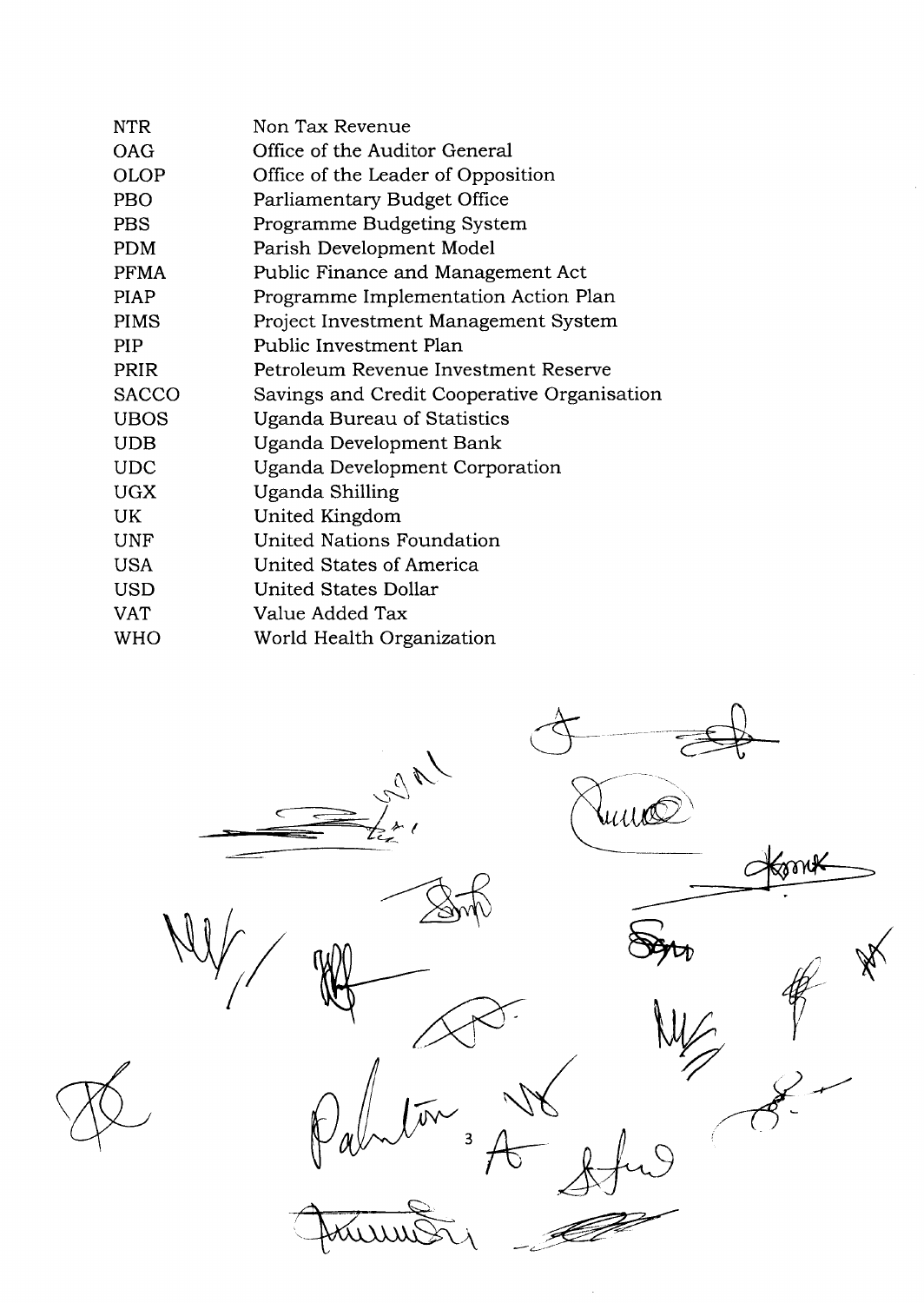#### 1.O INTRODUCTION

#### Rt. Hon. Speaker and Hon. Members,

In accordance with Article 155 (4) of the Constitution of the Republic of Uganda, Section 12 and Section 13(4) of the Public Finance Management Act  $2015$ (as amended); and Rule 148(2), 149(2) and 149(3) of the Rules of Procedure of Parliament, the Budget Committee is mandated among others:

- a) To examine, discuss and review policies, programmes and the annual budget estimates; and where necessary, make appropriate recommendations to Parliament;
- b) To consider Sectoral committee reports on the budget estimates referred to the Committee by Parliament for reconciliation, harmonization and consolidation.

On 31"t March 2022, the Minister of Finance, Planning and Economic Development laid before Parliament the proposed Annual Budget Estimates for the FY 2022/23 and these estimates were referred to the Budget Committee for examination. In addition, Parliament referred the Sectoral Committee reports on the Ministerial Policy Statements of FY 2022/23 to the Budget Committee for reconciliation, harmonization and consolidation.

Furthermore, on the 18<sup>th</sup> of May 202, the Minister of Finance, Planning and Economic Development laid before Parliament a Corrigenda to the Draft Annual Budget Estimates of FY2O22|23 indicating a budget increment of Shs 879,733.94 billion which revised the budget estimates from Shs 47,250.43 billion to Shs 48,130.68 billion.

The Budget Committee has examined, discussed and reviewed the proposed Annual Budget Estimates for FV2O22|23 and now wishes to report to the House.

This report structured in two parts:

 $\subset$ 

 $\cup$ 

## PART A: MACRO ASPECTS OF THE BUDGET

Legal Compliance; Economic and Budget Performance Highlights; Resource Envelope for FY2022/23; Proposed Expenditure Allocationsfor FY2022/23;

ffw

Wille

## PART B: RECONCILIATION AND HARMONIZATIONOF BUDGETESTIMATES FOR FY2022/23

 $\frac{1}{\sqrt{2}}$ 

Proposed adjustments to the annual budget estimates for FY2022/23; Budget estimates recommended for Supply by Parliament

4

 $\overline{\mathcal{E}}$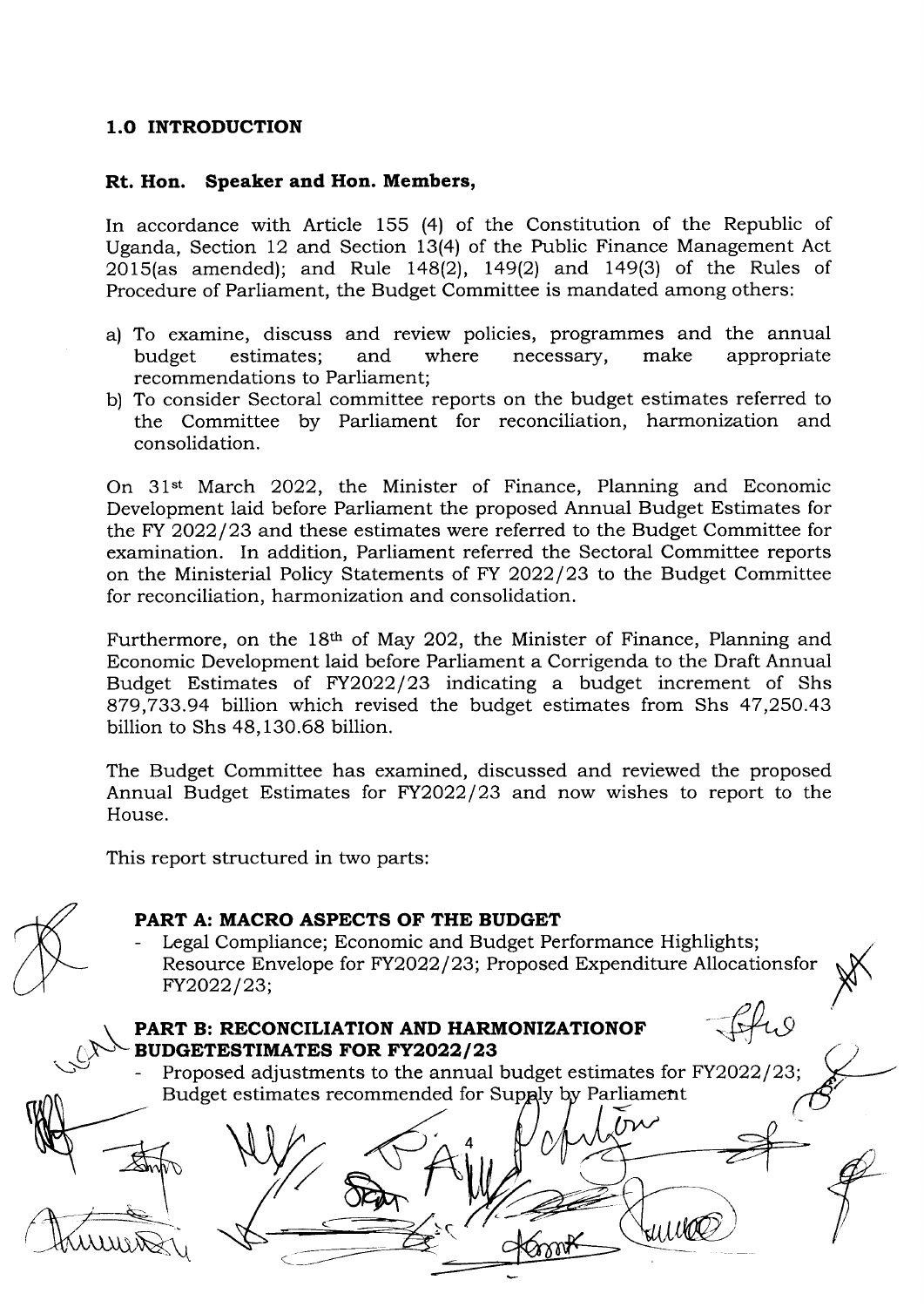#### 1.1 Methodology

The Committee held consultative meetings with the Ministry of Finance, Planning and Economic Development, National Planning Authority, the Equal Opportunities Commission, Chairpersons of Sectoral Committees of Parliament, Economic Policy Research Centre, Shadow Finance, Planning and Economic Development-OlOP, Chairperson the Parliamentary Committee of Human Rights, Minister of Science Technologr & Innovation, Inspectorate of Government and Members of Parliament representing the Elderly.

The Committee also made references to the following key documents

- a) The Third National Development Plan (NDP III) 2020/21-2024/25;<br>1) The Programme Implementations Action Plans (PIAPs) for the
- Programmes;
- 2) The National Budget Framework Paper for FY2022/23-FY2026/27
- 3) The Approved Annual Budget Estimates for  $FY2021/22$
- 4) Draft Budget Estimates for FY 2022/23 (Volumes I, II, III and IV),
- 5) Certificate of Compliance of the Annual Budget for FY 2021/22 to the NDP III (An Assessment Report by NPA),
- 6l Assessment Report on Compliance of Ministerial Policy Statements with Gender and Equity Requirements for FY 2022/23 by the Equal Opportunities Commission,
- 7) Statement of Multi-year Commitments of Government, FY2022/23;
- 8) Plan for Divestment of Government Assets;
- 9) Plan for Financing the Fiscal Framework, 2022/23;
- 10) Statement Attesting to Reliability and Completeness of the Budget for FY2022/23;
- 11) Statement on Tax Expenditures for the period July 2o2l-March 2022;
- 12) Macroeconomic Developments and Fiscal Prospects;
- 13) Consolidated Status of Treasury Memorandum as at 17th March 2021;
- 14) Medium Term Debt Management Strategy 2022/23-2025/26;
- 15) Recovery of Monies arising from OAG recommendations during Financial Year ended 30<sup>th</sup> June 2021;
- 16) Report on Public Debt, Grants, Guarantees and Other Financial Liabilities for Financial Year 2021/22
- 17) Budgets of Commissions for the FY2022/23;
- 18) The Certificate of Financial Implications for the Budget of Financial Year  $2022/23;$
- 19) The Semi-Annual Budget Performance Report for FY2021/22
- 20) The Semi-Macroeconomic & Fiscal Performance Report for FY2021/22
- 21) Parliamentary Committee Reports;
- 22) The Budget Call-Circulars relating  $t_{\mathcal{P}}$  FY2022/23
- 23) The Approved Charter of Fiscal Responsibility  $FY2021/22-FY2025/26;$

 $\leq$   $\Rightarrow$  $\checkmark$  $\sim$  $\begin{picture}(180,170) \put(150,170){\makebox(0,0){$b$}} \put(150,170){\makebox(0,0){$b$}} \put(150,170){\makebox(0,0){$b$}} \put(150,170){\makebox(0,0){$b$}} \put(150,170){\makebox(0,0){$b$}} \put(150,170){\makebox(0,0){$b$}} \put(150,170){\makebox(0,0){$b$}} \put(150,170){\makebox(0,0){$b$}} \put(150,170){\makebox(0,0){$b$}}$ Knon≮ u u ce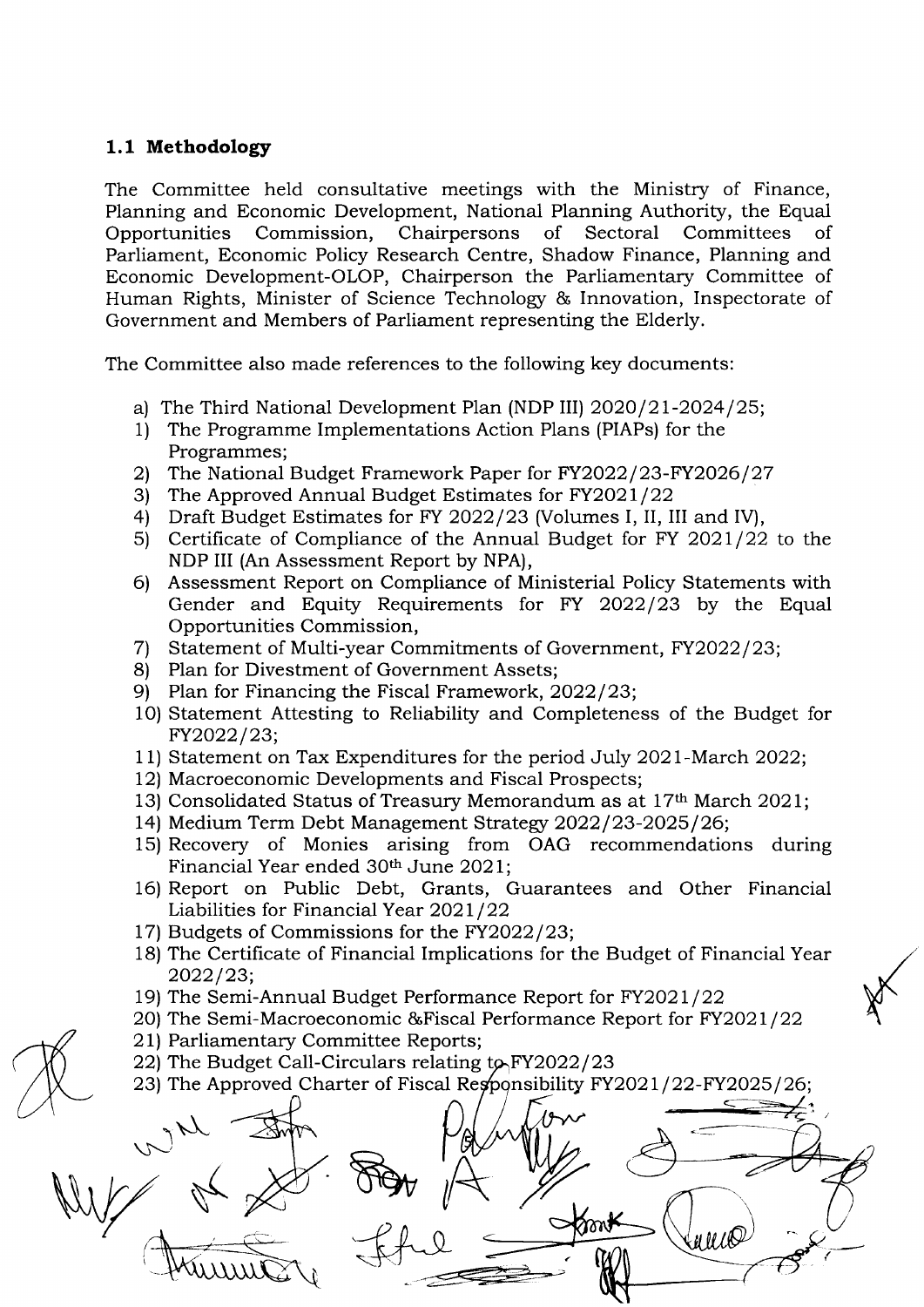- 2al Thc Public Debt and Financial Liabilities Management Framework  $(2018/19 - 2022/23);$
- 25) Annual Report of the Auditor General for the year ended 30<sup>th</sup> June 202t;
- 26) Public Finance Legislation and; other relevant documents
- 27) Corrigenda to draft budget estimates of FY2022/23

# PART A: MACRO ASPECTS OF THE BUDGET

# 2.O LEGAL COMPLIANCE OF THE ANNUAL BUDGET ESTIMATES

### 2.L Compliance in relation to Submission of Information

Section 13(3) of the PFM Act, 2015 requires the Minister on behalf of the President, to present the proposed annual budget to Parliament, by 1<sup>st</sup> April each year. In addition, the PFMA, 2015 requires that the Annual Estimates should contain various sets of information as well as key documents that must accompany its submission as stipulated in Sections 13( 71, l3(9a to 9c), 13(10a to 10f) and 13(1la to f) of the PFM Act.

Table 1 below, highlights compliance assessment findings in relation to the legally required budget documents to Parliament.

# Table 1: Compliance assessment on submission of required per the PFMA, 2015

| <b>PFMA Section &amp; Requirement</b>                  | Comment                                      | <b>Verdict</b> |
|--------------------------------------------------------|----------------------------------------------|----------------|
| Section 13(3) requires the Minister on behalf of the   | The Annual Draft Budget Estimates for the    | Complied.      |
| President, to present the proposed annual budget       | Financial Year 2022/23 were submitted on     |                |
| to Parliament, by the 1 <sup>st</sup> April each year. | 31 <sup>st</sup> March 2022.                 |                |
| Section 13(7) requires the annual budget to be         | The Certificate of compliance of the annual  | Complied.      |
| accompanied with a Certificate of compliance of the    | budget for FY 2021/22 with the National      |                |
| annual budget of the previous financial year issued    | Development Plan III was submitted.          |                |
| by the National Planning Authority.                    |                                              |                |
| Section 13(9a) requires that the annual budget         | The recent trends and developments on the    | Partially      |
| shall set out the recent trends and developments       | indicators of the economy provided but the   | complied.      |
| on the indicators of the economy and provide           | five year period forecasts of the economic   |                |
| forecasts of the indicators, for a period of five      | indicators not provided                      |                |
| vears.                                                 |                                              |                |
| Section 13(9b) requires that the annual budget to      | The Medium Term Expenditure Framework        | Complied.      |
| specify the period considered by the Minister to be    | and Fiscal framework and the medium term     |                |
| appropriate for the planning of the fiscal policy of   | revenue projections provided indicate 5 year |                |
| the Government.                                        | fiscal policy planning period.               |                |
|                                                        |                                              |                |
|                                                        |                                              |                |
|                                                        |                                              |                |
|                                                        |                                              |                |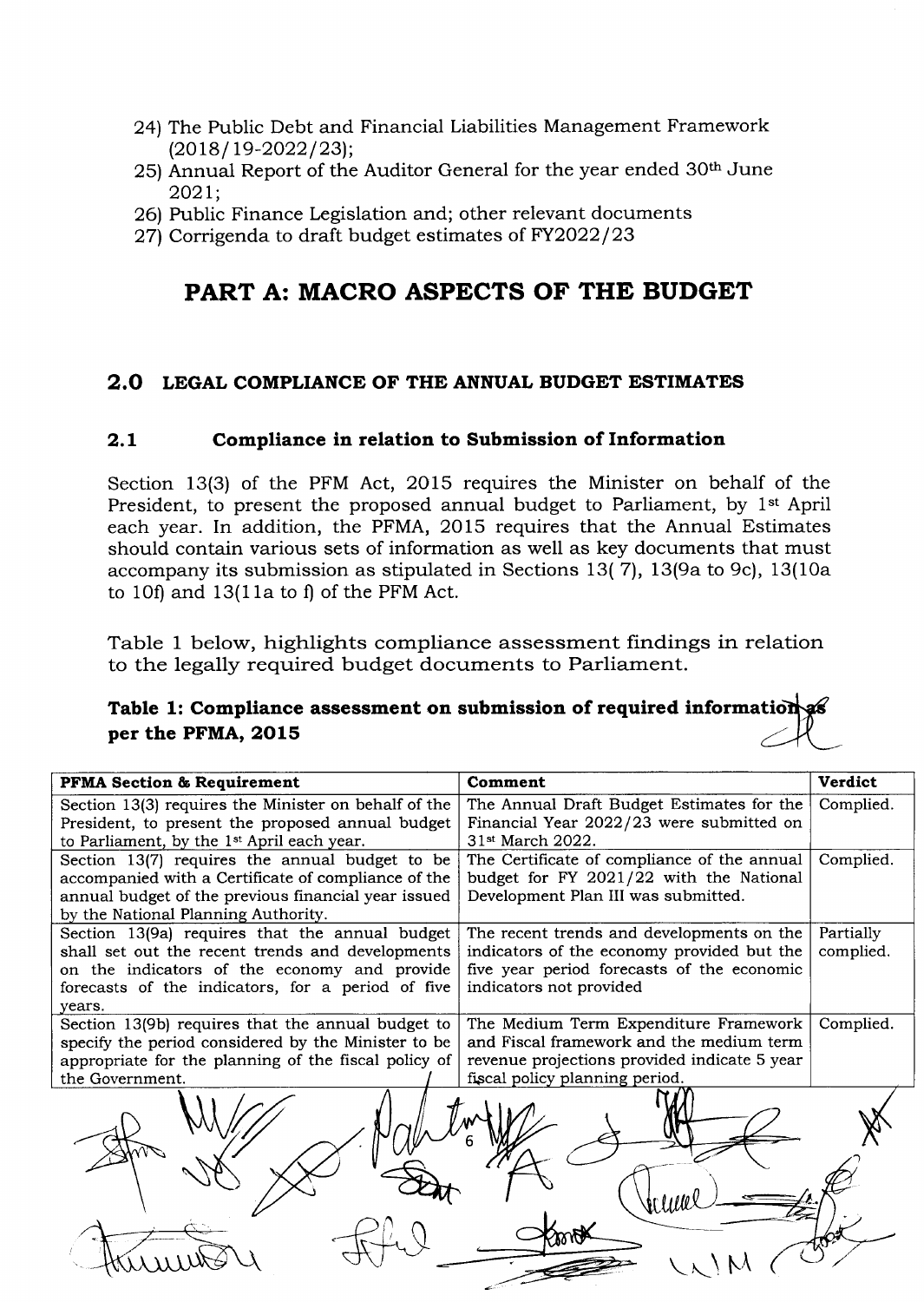| <b>PFMA Section &amp; Requirement</b>                                                                                                                                                                                                                                                                                                                                                                                                                                                                                                                                                                                                                                                                                                                                                                                                                                                          | Comment                                                                                                                                                                                                                                                                                                                                                             | Verdict                |
|------------------------------------------------------------------------------------------------------------------------------------------------------------------------------------------------------------------------------------------------------------------------------------------------------------------------------------------------------------------------------------------------------------------------------------------------------------------------------------------------------------------------------------------------------------------------------------------------------------------------------------------------------------------------------------------------------------------------------------------------------------------------------------------------------------------------------------------------------------------------------------------------|---------------------------------------------------------------------------------------------------------------------------------------------------------------------------------------------------------------------------------------------------------------------------------------------------------------------------------------------------------------------|------------------------|
| Section 13(9c) requires that the annual budget<br>shall supply detailed information on recent fiscal<br>developments and forecasts for the period<br>determined by the Minister under Section 13(9b) in<br>respect to: Revenues, recurrent and capital<br>expenditures, borrowing and debt servicing and<br>contingent liabilities.                                                                                                                                                                                                                                                                                                                                                                                                                                                                                                                                                            | The Fiscal Framework FY 2021/22 - FY<br>medium<br>$2026/27$ , the<br>term revenue<br>FY 2019/20<br>2026/27,<br>projections<br>$\frac{1}{2}$<br>provides information on recent fiscal<br>developments and forecasts for the period of<br>5 years on Revenues, recurrent and capital<br>expenditure, borrowing. No information on<br>contingent liabilities provided. | Partially<br>complied. |
| Section 13(10a) requires the annual budget to<br>indicate the financing estimates for the financial<br>year to which the budget relates, including: (i)<br>Financing to be transferred from the Petroleum<br>Fund to the Consolidated Fund; (ii) Plans for<br>domestic financing of the annual budget including<br>borrowings by Government and the drawing down<br>of Government deposits; (iii) Plans for external<br>financing of the budget in the form of borrowing<br>and grants; (iv) Plan for the government debt and<br>any other financial liabilities for the financial year<br>to which the annual budget relates; (v) Plan for the<br>guarantees to be issued in the financial year; (vi)<br>result<br>of<br>Money<br>recovered<br>as<br>$\mathbf{a}$<br>the<br>recommendation of the report of the Auditor<br>General; and (vii) Plan for divestment<br>0f<br>government assets. | Most of the information Contained in the<br>Draft estimates of revenue and expenditure<br>FY 2022/23 contained in Vol. I and<br>Statement of monies recovered.                                                                                                                                                                                                      | Complied.              |
| Section 13(10b) requires the annual budget to<br>indicate the expenditure estimates for the<br>preceding financial year, the current financial year,<br>and proceeding financial year.                                                                                                                                                                                                                                                                                                                                                                                                                                                                                                                                                                                                                                                                                                         | Information Contained in the Draft Budget<br>Estimates FY 2022/23 Vol. I, II & III.                                                                                                                                                                                                                                                                                 | Complied.              |
| Section 13(10c) requires the annual budget to<br>statement<br>indicate<br>0f<br>the<br>multi-year<br>$\mathbf{a}$<br>commitments to be made by Government in the<br>financial year.                                                                                                                                                                                                                                                                                                                                                                                                                                                                                                                                                                                                                                                                                                            | The Statement for Uganda Multi-year<br>commitments submitted.                                                                                                                                                                                                                                                                                                       | Complied.              |
| Section 13(10d) requires that the annual budget to<br>indicate a statement of the tax expenditures of<br>Government.                                                                                                                                                                                                                                                                                                                                                                                                                                                                                                                                                                                                                                                                                                                                                                           | The statement of the Tax Expenditures of<br>Government was tabled.                                                                                                                                                                                                                                                                                                  | Complied.              |
| Section 13(10e) requires that the annual budget<br>shall indicate the budgets of self-accounting<br>departments, commissions and organizations set<br>up under the Constitution and the opinion of the<br>Government on these budgets.                                                                                                                                                                                                                                                                                                                                                                                                                                                                                                                                                                                                                                                         | The annual budgets of self-accounting<br>departments,<br>commissions<br>and<br>organizations provided in Draft Budget Vol.<br>III.                                                                                                                                                                                                                                  | Complied.              |
| Section 13 (10f) requires that the annual budget to<br>indicate the grants to the local governments and<br>any subventions for the financial year.                                                                                                                                                                                                                                                                                                                                                                                                                                                                                                                                                                                                                                                                                                                                             | Provided in Draft estimates of revenue and<br>expenditure FY 2022/23.                                                                                                                                                                                                                                                                                               | Complied.              |
| Section 13(11a) requires the Minister to present<br>with the annual budget the Appropriation Bill and<br>any other Bills that are necessary to implement the<br>annual budget.                                                                                                                                                                                                                                                                                                                                                                                                                                                                                                                                                                                                                                                                                                                 | The Appropriation bill, the Tax bills for FY<br>2022/23 together with the respective<br>certificates of financial implication tabled.                                                                                                                                                                                                                               | Complied.              |
| Section 13(11b) requires the Minister to present<br>with the annual budget, Treasury memorandum<br>specifying the measures taken by the Ministry to<br>implement the recommendations of Parliament, in<br>respect to the report of the Auditor General for the                                                                                                                                                                                                                                                                                                                                                                                                                                                                                                                                                                                                                                 | Treasury<br>memorandum<br>specifying<br>the<br>measures<br>taken<br>by<br>the<br>Ministry<br>to<br>implement<br>the<br>recommendations<br>of<br>Parliament in respect to the report of the<br>Auditor General of the preceding financial                                                                                                                            | Complied.              |
|                                                                                                                                                                                                                                                                                                                                                                                                                                                                                                                                                                                                                                                                                                                                                                                                                                                                                                |                                                                                                                                                                                                                                                                                                                                                                     |                        |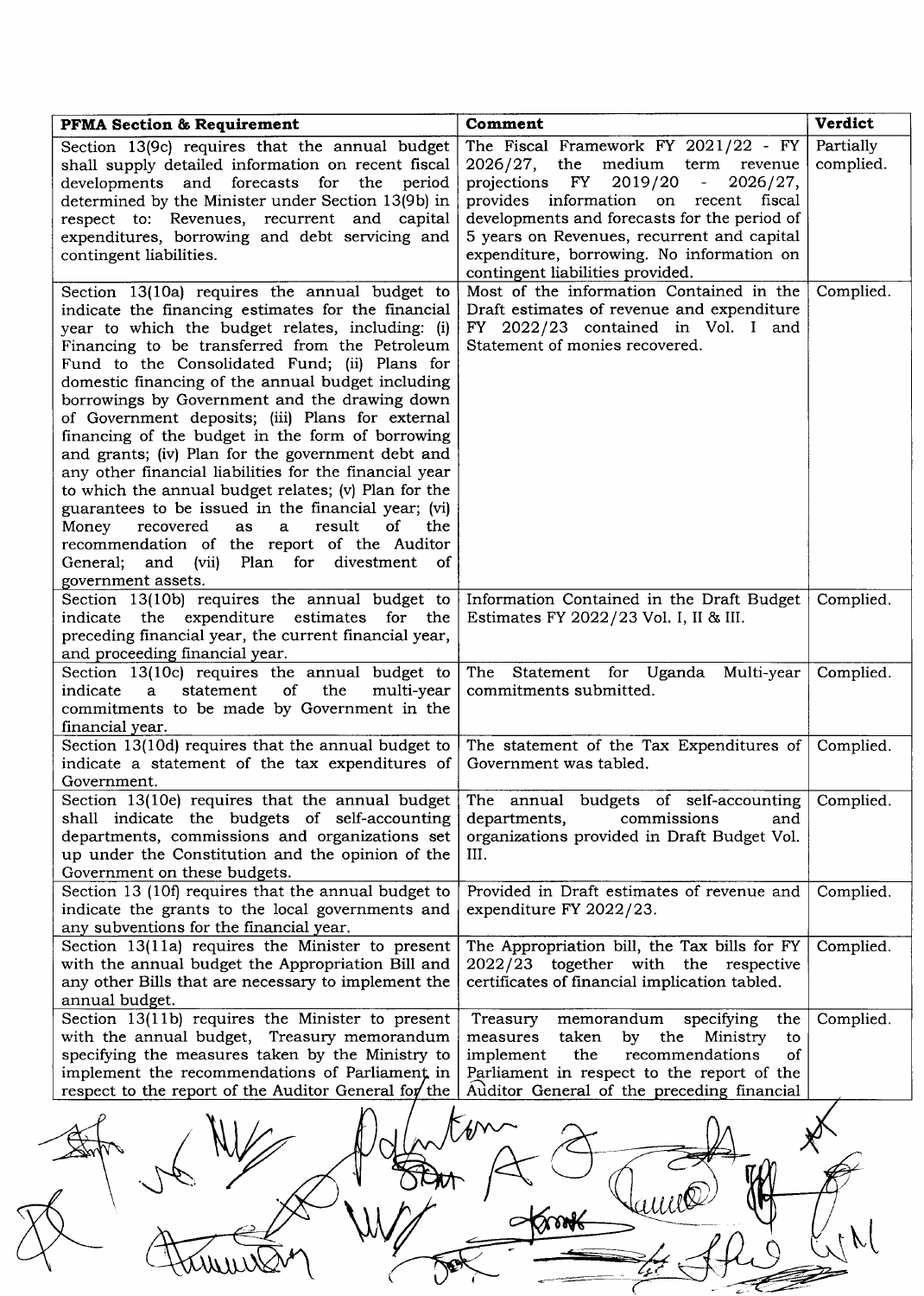| <b>PFMA Section &amp; Requirement</b>                                                                                                                                                                                                                                                                                                                                                                                        | Comment                                                                                                                                                                         | <b>Verdict</b>         |
|------------------------------------------------------------------------------------------------------------------------------------------------------------------------------------------------------------------------------------------------------------------------------------------------------------------------------------------------------------------------------------------------------------------------------|---------------------------------------------------------------------------------------------------------------------------------------------------------------------------------|------------------------|
| preceding financial year, on the management of the<br>Treasury.                                                                                                                                                                                                                                                                                                                                                              | for FY $2020/21$ provided.                                                                                                                                                      |                        |
| Section 13(11c) requires the Minister shall present<br>with the annual budget a statement of budget<br>signed by the Minister and the Secretary to the<br>attesting to<br>the<br>reliability<br>Treasurv<br>and<br>completeness of the information provided under<br>this section and the conformity of the information<br>to the Charter for Fiscal Responsibility.                                                         | The Document was tabled.                                                                                                                                                        | Complied.              |
| Section 13(11d) requires the Minister to present<br>with the annual budget a list of Accounting<br>Officers appointed or designated under Section<br>$11(2)$ .                                                                                                                                                                                                                                                               | List of Accounting Officers FY 2022/23 was<br>tabled.                                                                                                                           | Complied.              |
| Section 13(11e) requires the Minister to present<br>with the annual budget a certificate issued by the<br>Minister responsible for Finance in consultation<br>with the Equal Opportunities Commission. (i)<br>Certifying that the budget is gender and equity<br>responsive; and (ii) specifying the measures taken<br>to equalize opportunities for men, women, persons<br>with disabilities and other marginalized groups. | The G & E Certificate provided.                                                                                                                                                 | Complied.              |
| Section 13 (11f) requires the Minister to present<br>with the annual budget the budgets of the public<br>corporations and state enterprises.                                                                                                                                                                                                                                                                                 | Provided for in Volume 3 of the Draft<br>estimates of revenue and expenditure<br>2022/23. Only 14 public corporations and<br>state enterprises submitted. (See Appendix<br>18JI | Partially<br>Complied. |

#### Source: PBO Compilations

The Committee established that, there has been tremendous improvement (compared to the previous financial years) in complying with submissions of the legally required budget information. However, budgets for all public corporations and state enterprises have not been submitted

#### The Committee recommends that the budgets for all public corporations and state enterprises must be presented to Parliament as required by the law.

## 2.2 Consistency with the Charter for Fiscal Responsibility

Section 13(6) of the PFM Act, 2015 compels the annual budget to be consistent with the Charter for Fiscal Responsibility.

X

On 27<sup>th</sup> January, 2022, Parliament approved the 2<sup>nd</sup> Charter for Fiscal Responsibility (CFR) for the period FY 2021/22 - FY 2025/26. The CFR here pointing (CFR) for the period FT 2021/22 THT 2020/20. The CFR<br>presents Government's fiscal policy objectives to support the socioeconomic .<br>transformation agenda while enspring macroeconomic stability and fiscal

WUIDY I $\bigcup$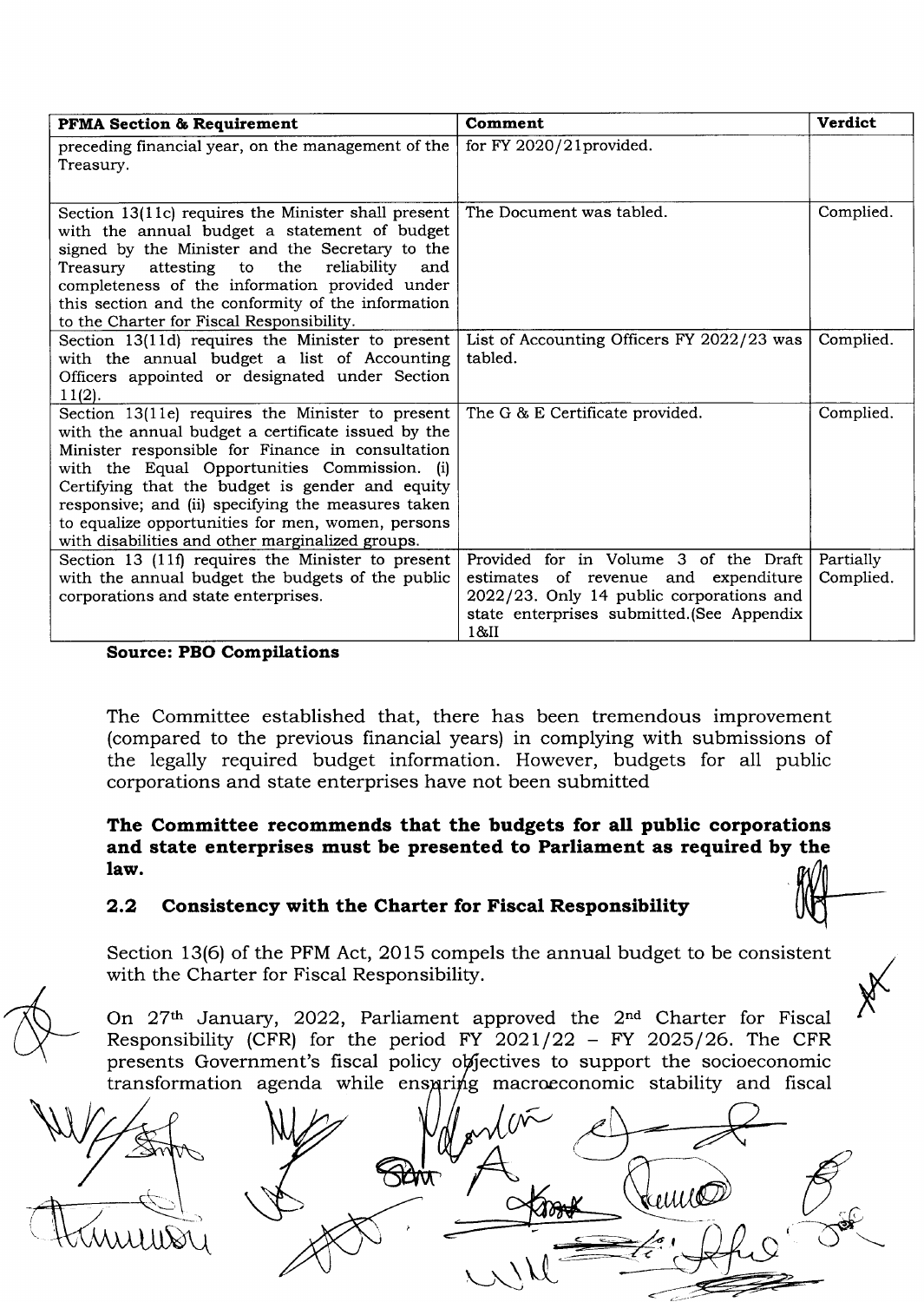sustainability during the period  $FY2021/22 - FY2025/26$ . The approved CFR specifies the following measurable fiscal objectives:

### Objective 1: Public Debt

a) Total Public debt in Nominal terms is reduced to belout 50% of GDP bg financial year  $2025/26$ ; as shown in the table below;

|                     |       | $2021/22$   2022/23   2023/24   2024/25   2025/26 |       |       |       |
|---------------------|-------|---------------------------------------------------|-------|-------|-------|
| Nominal Debt to GDP | 52.7% | 53.1%                                             | 52.4% | 51.2% | 49.3% |

b) Total domestic debt interest payments to total revenues (excluding grants) is reduced to  $12.5\%$ ; as shown in the table below:

|                                                            | 2021/22 | $\vert$ 2022/23 | 2023/24 2024/25 |       | 2025/26 |
|------------------------------------------------------------|---------|-----------------|-----------------|-------|---------|
| Total domestic debt interest<br>payments to Total revenues | 15.2%   | 14.6%           | 14.1%           | 13.6% | 12.5%   |

- c) Nominal Publicly guaranteed debt to GDP is maintained below 5%
- $d$ ) The Government may borrow from the Bank of Uganda only in accordance uith section 36 (5)(a) and (b) of the Public Finance Management Act, 2015 as amended and section 33 of the Bank of Uganda Act.

#### Objective 2: Fiscal balance

e) The Overall Fiscal Balance including grants should gradually adjust to  $a$ deficit not exceeding 3.0 percent of non-oil GDP by financial year  $2025/ 26$ ; as shown in the table below:

|                                  |          | $2021/22$   2022/23   2023/24   2024/25 |          |         | 2025/26 |
|----------------------------------|----------|-----------------------------------------|----------|---------|---------|
| Overall Fiscal Balance Including |          |                                         |          |         |         |
| Grants                           | $-6.4\%$ | $-5.4\%$                                | $-4.6\%$ | $-4.2%$ | $3.0\%$ |

f) The ratio of Non-oil revenue to GDP shall grow by at least 0.5 percentage points on an annual basis; as shown in the table below:

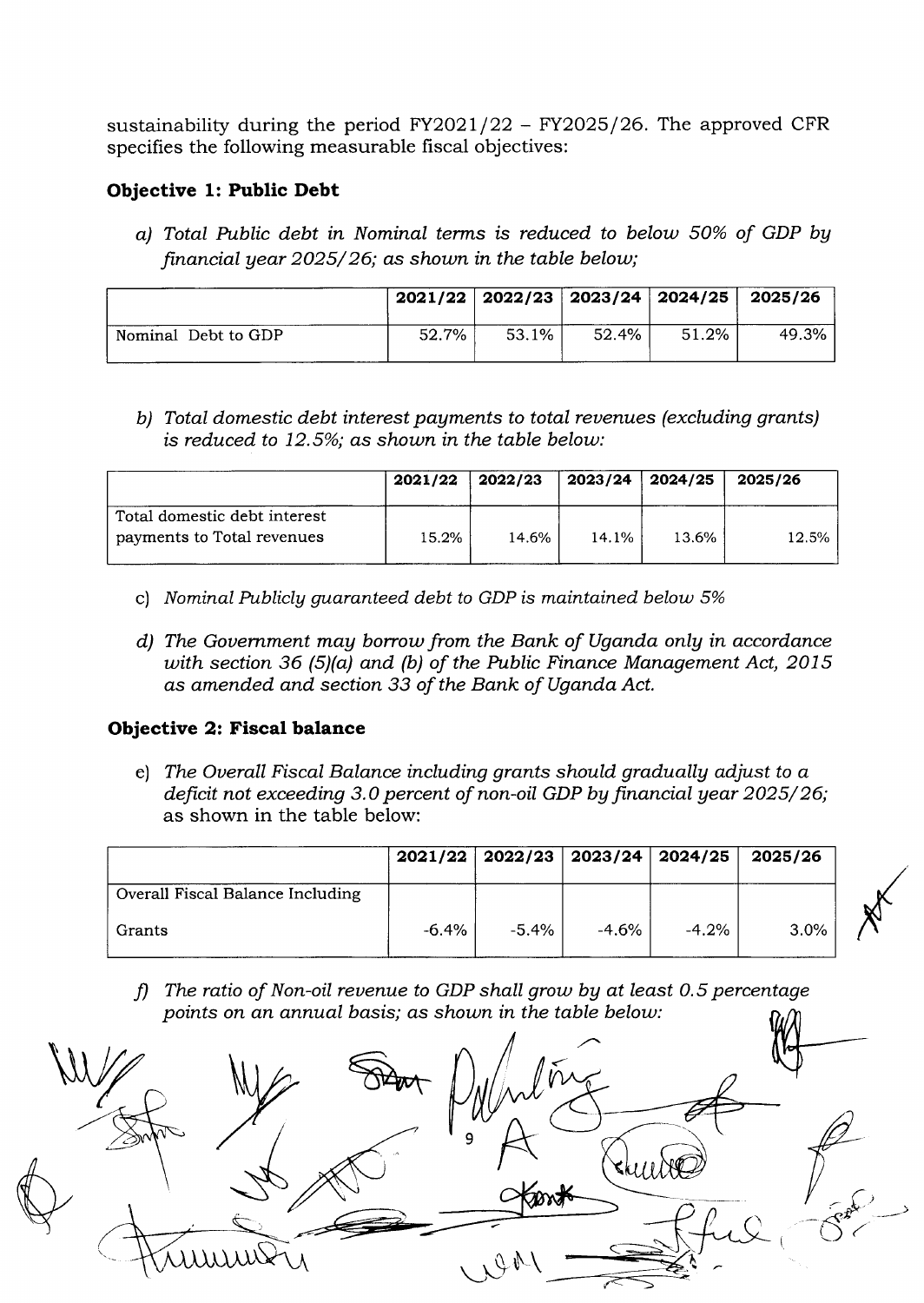|                               | 2021/22 | $\frac{1}{2022/23}$ 2023/24 |       | 2024/25 | 2025/26 |
|-------------------------------|---------|-----------------------------|-------|---------|---------|
| <b>Non-oil Revenue to GDP</b> | 13.8%   | 14.4%                       | 14.9% | 15.4%   | 15.9%   |

g) The growth rate in recurrent spending as a percentage of GDP shall not exceed the growth rate of revenue (excluding oil) as a percentage of GDP.

### Objective 3: Petroleum Fund Transfers to the Budget and Petroleum **Revenue Investment Reserve (PRIR)**

h) A maximum of Oil revenue worth 0.8% of the preceding year's estimated non-oil GDP outturn shall be transferred to the Consolidated Fund for budget operations. The balance shall be transferred to the Petroleum Revenue Investment Reserve (PRIR) for investment in accordance with the Public Finance Management Act (2015) as amended.

Accordingly, an assessment of the CFR against the annual budget estimates as per Section 13(6) of the Public Finance Management Act, 2015, was undertaken by the Committee and Table 2 below provides the details of the findings.

|                                                                                                                                               | <b>CFR Annual</b><br><b>Target</b> | <b>Annual Budget</b><br><b>Estimates</b><br>(Proj) |
|-----------------------------------------------------------------------------------------------------------------------------------------------|------------------------------------|----------------------------------------------------|
|                                                                                                                                               | 2022/23                            | 2022/23                                            |
| Total Nominal Public Debt to GDP                                                                                                              | 53.10%                             | 55.1%                                              |
| Total domestic debt interest payments to total revenues<br>(excluding grants)                                                                 | 14.60%                             | 18.7%                                              |
| Overall Fiscal Balance including grants to of Non-oil<br>GDP                                                                                  | $-5.40%$                           | $-5.1%$                                            |
| Ratio of Non-oil revenue to GDP                                                                                                               | 14.40%                             | 14.7%                                              |
| Growth rate in recurrent spending as a percentage of<br>GDP (GRRS) VS Growth rate of revenue (excluding oil)<br>as a percentage of GDP (GRRV) | <b>GRS<grv< b=""></grv<></b>       | $-0.2\% < 2.6\%$                                   |
| Ratio of oil revenue to preceding year's estimated non-oil<br>GDP                                                                             | 0.80%                              | N/A                                                |
| Growth in Non-oil Revenue as %ge of GDP                                                                                                       | 0.48%                              | 1.4%                                               |
| <b>Memo Items:</b> (UGX. Billions)                                                                                                            |                                    |                                                    |
| Nominal GDP                                                                                                                                   |                                    | 173,963                                            |
| Nominal Debt Stock                                                                                                                            |                                    | 95,828                                             |
| 10                                                                                                                                            |                                    |                                                    |

#### **Table 2: CFR Consistency Assessment**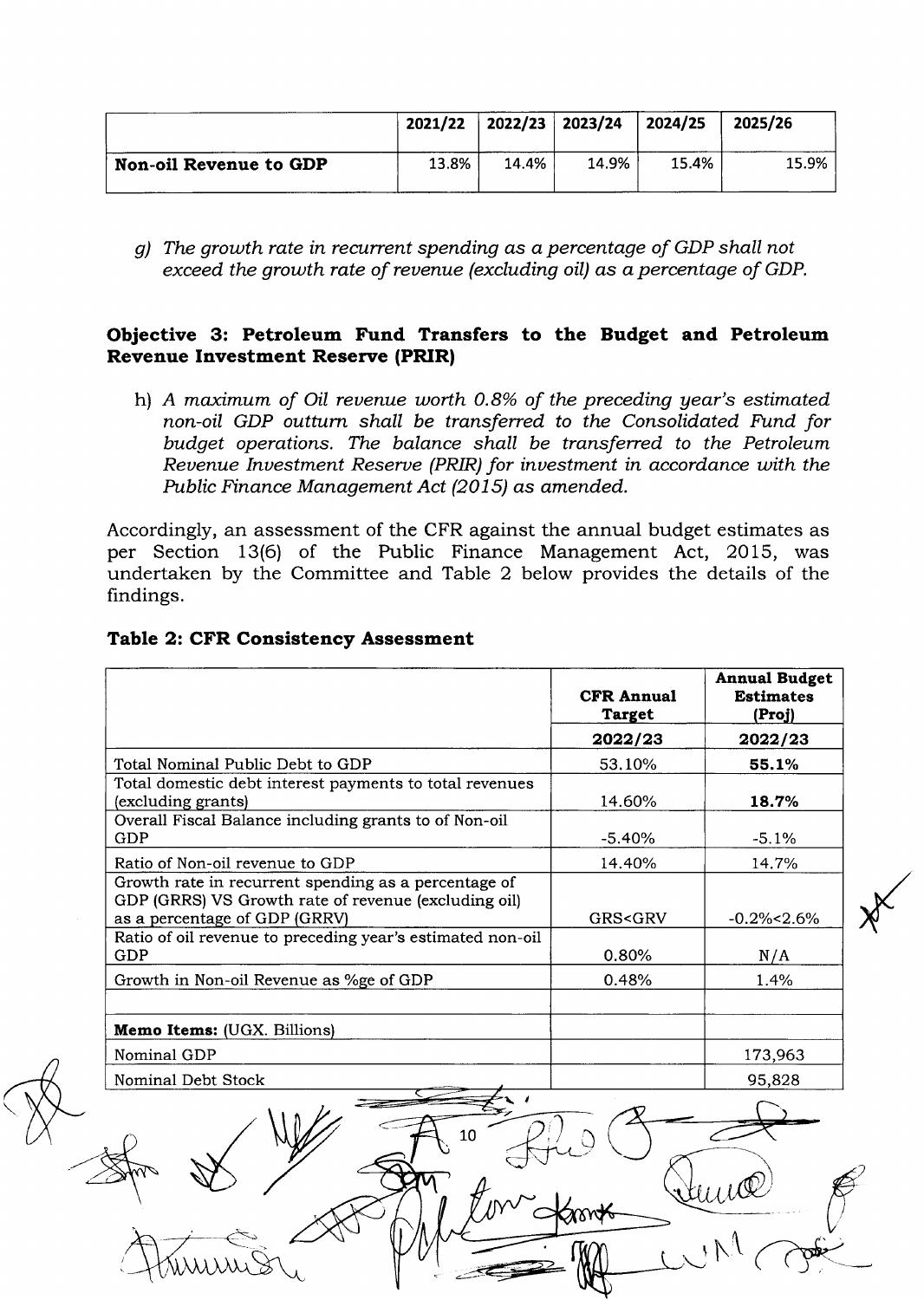|                                                | <b>CFR Annual</b><br><b>Target</b> | <b>Annual Budget</b><br><b>Estimates</b><br>(Proj) |
|------------------------------------------------|------------------------------------|----------------------------------------------------|
|                                                | 2022/23                            | 2022/23                                            |
| Total Non-oil Revenue (Incl.NTR, Excl. Grants) |                                    | 25,572.89                                          |
| Domestic Debt Interest Payments                |                                    | 4,784.00                                           |
| Overall Fiscal Balance (Incl. Grants)          |                                    | (8, 878)                                           |

Source: PBO Computations and MFPED Data

The Committee observes that, the annual budget estimates are not consistent with the CFR in regards to Nominal Debt to GDP and Debt Interest payments to Revenues. The Stock of Nominal Public Debt to GDP is projected at  $55.1\%$  in the FY2022/23, which is higher than the CFR provision of  $53.1\%$ in the FY2022/23. Furthermore, Total domestic debt interest payments to total revenues (excluding grants) is projected at 18.7% in the FY2022/23, which is higher than the CFR provision of  $14.6\%$  in the FY2022/23;

The Committee recommends that, in accordance with Section 7 of the PFM Act, 2O15 and the CFR 2022, the Minister of Finance, Planning and Economic Development seeks Parliamentary approval for deviation from the objectives of the CFR.

# 2.3 Consistency with the Budget Framework Paper

Hon Members, Section 13(6) of the PFM Act, 2Ol5 compels the annual budget to be consistent with the Budget Framework Paper. In this regard, the Committee assessed the revised NBFP of FY2022/23-FY2026/27 against the annual budget estimates for FY2022/23 and presents its findings in Table 3 and 4 below.

## Table 3: Resource Envelope Consistency Assessment

|                         |                        | Revised<br>Annual<br><b>Budget</b> | <b>Changes</b>        |                 |  |
|-------------------------|------------------------|------------------------------------|-----------------------|-----------------|--|
|                         | <b>NBFP</b><br>2022/23 | <b>Estimates</b><br>FY2022/23      | Absolute<br>(UGX Bn.) | <b>Relative</b> |  |
| <b>Domestic Revenue</b> | 25,728.10              | 25,789.27                          | 61.17                 | 0.24%           |  |
| Tax Revenue             | 23,754.90              | 23,754.90                          | 0.00                  | $0.00\%$        |  |
| Non Tax Revenue         | 959                    | 1,040.60                           | 81.60                 | 8.51%           |  |
| Appropriation In Aid    | 1,014.20               | 993.77                             | $-20.43$              | $-2.01%$        |  |
| o/w AIA Central         | 801.8                  | 755.28                             | $-46.52$              | $-5.80%$        |  |
| o/w AIA Local Gov't     | 212.4                  | 238.49                             | 26.09                 | 12.28%          |  |
|                         |                        |                                    |                       |                 |  |
|                         |                        |                                    | Sance                 |                 |  |